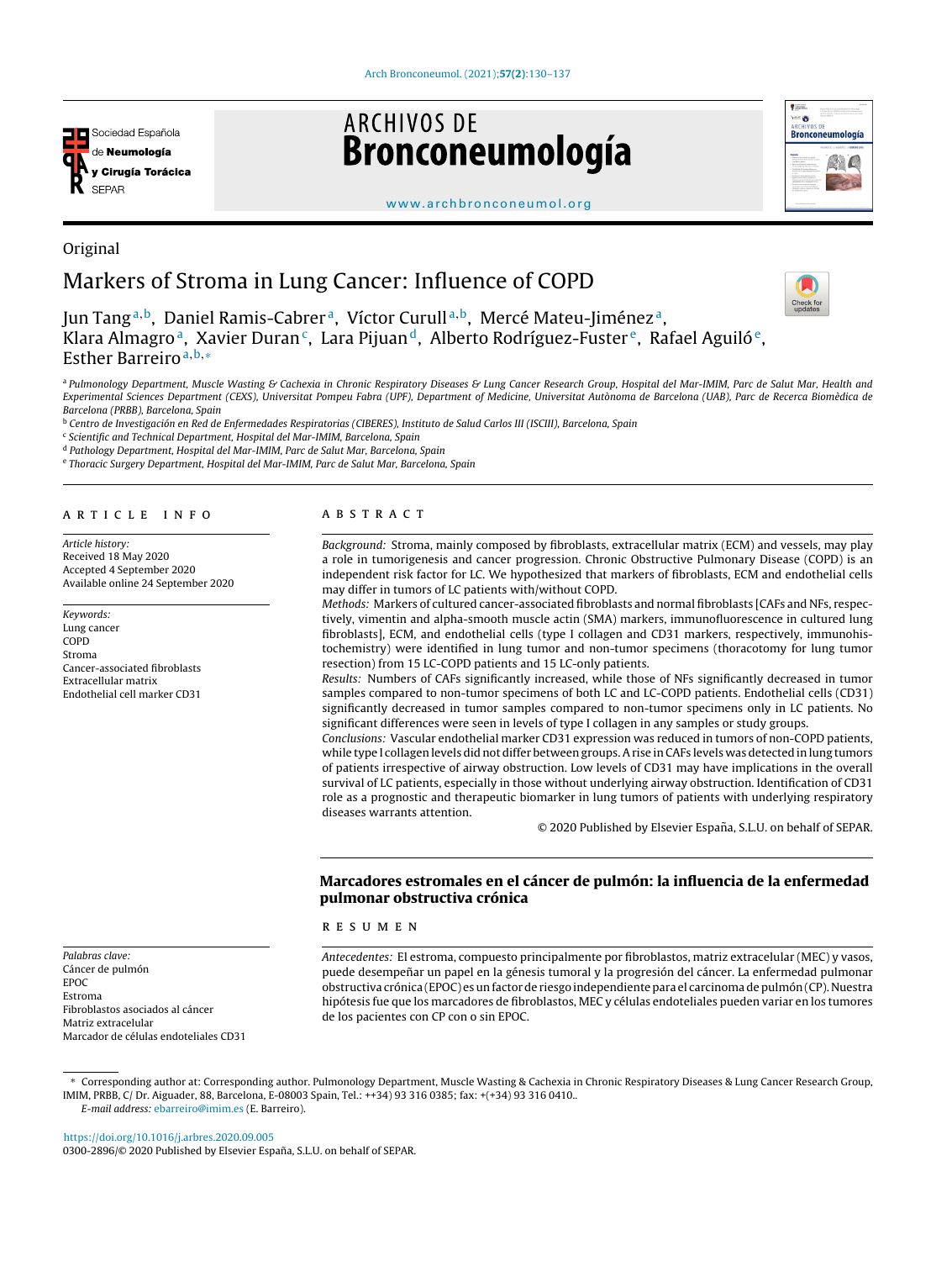Métodos: Se identificaron los marcadores de fibroblastos asociados al cáncer y los fibroblastos normales cultivados (FAC y FN, respectivamente; marcadores: vimentina y  $\alpha$ -actina del músculo liso [SMA por sus siglas en inglés]; inmunofluorescencia en fibroblastos de pulmón cultivados) y marcadores de la MEC y las células endoteliales (marcadores: colágeno tipo I y CD31, respectivamente; inmunohistoquímica) en muestras de pulmón tumoral y no tumoral (toracotomía para resección de tumores pulmonares) de 15 pacientes con EPOC-CP y 15 pacientes con solo CP.

Resultados: El número de FAC aumentó de forma significativa, mientras que el de FN disminuyó significativamente en las muestras tumorales en comparación con las muestras no tumorales de pacientes con CP y EPOC-CP. Las células endoteliales (CD31) disminuyeron también de forma significativa en las muestras tumorales en comparación con las muestras no tumorales solo en los pacientes con CP. No se observaron diferencias significativas en los niveles de colágeno tipo I en ninguna muestra o grupo de estudio.

Conclusiones: La expresión del marcador vascular endotelial CD31 se redujo en los tumores de los pacientes sin EPOC, mientras que los niveles de colágeno tipo I no difirieron entre los grupos. Se detectó un aumento en los niveles de FAC en los tumores de pulmón de los pacientes, con independencia de la presencia de obstrucción de las vías respiratorias. Los niveles bajos de CD31 pueden tener implicaciones en la supervivencia general de los pacientes con CP, en especial, en aquellos sin obstrucción subyacente de las vías respiratorias. Convendría estudiar e identificar el papel del CD31 como biomarcador terapéutico y de pronóstico en los tumores de pulmón de pacientes con enfermedades respiratorias subyacentes.

© 2020 Publicado por Elsevier España, S.L.U. en nombre de SEPAR.

## Introduction

Despite recent advances, non-small cell lung cancer (NSCLC) still leads to a great mortality in most of the continents<sup>[1,2](#page-6-0)</sup>, reaching up to one third of deaths in certain countries<sup>[1,3](#page-6-0)</sup>. Clinical factors such as chronic obstructive pulmonary disease (COPD) or airway obstruction underlie the pathophysiology of LC in many patients $1,4-6$ . Several relevant investigations have clearly demonstrated that airway obstruction and emphysema render the patients more susceptible to the development of  $LC^{7-9}$ . Despite this consolidated knowledge, full elucidation of the underlying biological features is still underway.

In the airways, lungs, and blood compartment of patients with LC and underlying COPD, mechanisms such as redox imbalance, inflammatory events, epigenetics, and immune alterations were shown to be disrupted compared to LC patients with no  $\mathsf{COPD^{10}.}$  $\mathsf{COPD^{10}.}$  $\mathsf{COPD^{10}.}$ As a result of the interaction of those biological events with key cellular processes, namely angiogenesis, cell death and repair, and the cell survival machinery, COPD patients are more prone to lung tumorigenesis<sup>[11](#page-6-0)</sup>.

Stroma is defined as the part of a tissue or organ that confers mainly structure with no specific function, and is mainly composed by blood vessels, nerves, and connective tissue. In LC, several components such as extracellular matrix (ECM), endothelial cells, and cancer-associated fibroblasts (CAFs) play a significant role in tumorigenesis and cancer progression $^{12}$  $^{12}$  $^{12}$ . CAFs are a major component of the stroma in tumors. Growth factors, hormones, and cytokines mediate the tumor cell proliferation favored by CAFs. The most specific and widely used marker of CAFs is alphasmooth muscle actin (SMA), which is indeed a specific marker of myofibroblasts<sup>[12](#page-6-0)</sup>. The differentiation process of epithelial cells into mesenchymal cells is known as epithelial-mesenchymal transition (EMT), characterized by the appearance of mesenchymal properties<sup>[13,14](#page-6-0)</sup>. Interestingly, CAFs may also regulate EMT  $^{13}$  $^{13}$  $^{13}$ .

Extracellular macromolecules such as collagen, enzymes, and glycoproteins conform a specific network of the ECM, which is also involved in tumor development and progression<sup>[15](#page-6-0)</sup>. In cancer stroma, collagen was demonstrated to be the most abundant protein<sup>[16](#page-6-0)</sup>. Importantly, type I collagen promotes growth of cancer cells, invasion, and distant metastasis, thus favoring tumor progression<sup>[17](#page-6-0)</sup>, as well as resistance to therapy<sup>[18](#page-6-0)</sup>. Whether a distinct expression of extracellular matrix markers or CAFs may take place in the stroma of lung tumor samples of patients with COPD remains to be answered.

The formation of new vessels in tumors can be identified using specific markers such as platelet endothelial cell adhesion molecule also known as cluster of differentiation (CD) 31. CD31 is involved in several physiological processes, namely maintenance of vascular endothelial and inflammatory cell functions and is also expressed in tumor cells<sup>[19](#page-6-0)</sup>. In fact, the immunohistochemical measurement of CD31 expression can be reliably used as a marker of neoangiogen-esis in tumors<sup>[20](#page-6-0)</sup>. In mice with experimental airway inflammation mimicking COPD, an immunosuppressive microenvironment of the lung tumors was characterized by increased angiogenesis<sup>[21](#page-6-0)</sup>. Whether differences in CD31 expression may exist in tumors of patients with COPD compared to non-COPD remain to be identified.

On this basis, we hypothesized that in LC patients with airway obstruction, cancer stroma as analyzed using specific markers may differ from tumors of patients with no underlying COPD. Accordingly, our objectives were to determine in lung tumors and non-tumor specimens (control samples) of LC patients with and without COPD the following parameters: 1) CAFs and non-tumor fibroblasts (cultured fibroblasts), 2) type I collagen as a marker of extracellular matrix, and 3) CD31 expression levels as a marker of endothelial cells and blood vessels.

#### Methods

## Study design and ethics

This is a cross-sectional, prospective study designed following the World Medical Association guidelines (Seventh revision of the Declaration of Helsinki, Fortaleza, Brazil, 2013)<sup>[22](#page-6-0)</sup> for research on human beings and was approved by the institutional Ethics Committee on Human Investigation (protocol # 2008/3390/I, Hospital del Mar–IMIM, Barcelona, Spain). All patients invited to participate in the study signed the informed written consent. The current investigation followed the international STROBE guidelines $^{23}$  $^{23}$  $^{23}$ .

Patients were prospectively recruited from the Lung Cancer Clinic of the Respiratory Medicine Department at Hospital del Mar (Barcelona, Spain). All the patients were part of the Lung Cancer Mar Cohort. For this observational study, 30 patients with LC were recruited in 2019. Candidates for tumor resection underwent pulmonary surgery prior to administration of any sort of adjuvant therapy. LC diagnosis and staging were established by histological confirmation and classified according to currently available guidelines for the diagnosis and management of  $LC^{24,25}$  $LC^{24,25}$  $LC^{24,25}$ . TNM (tumor,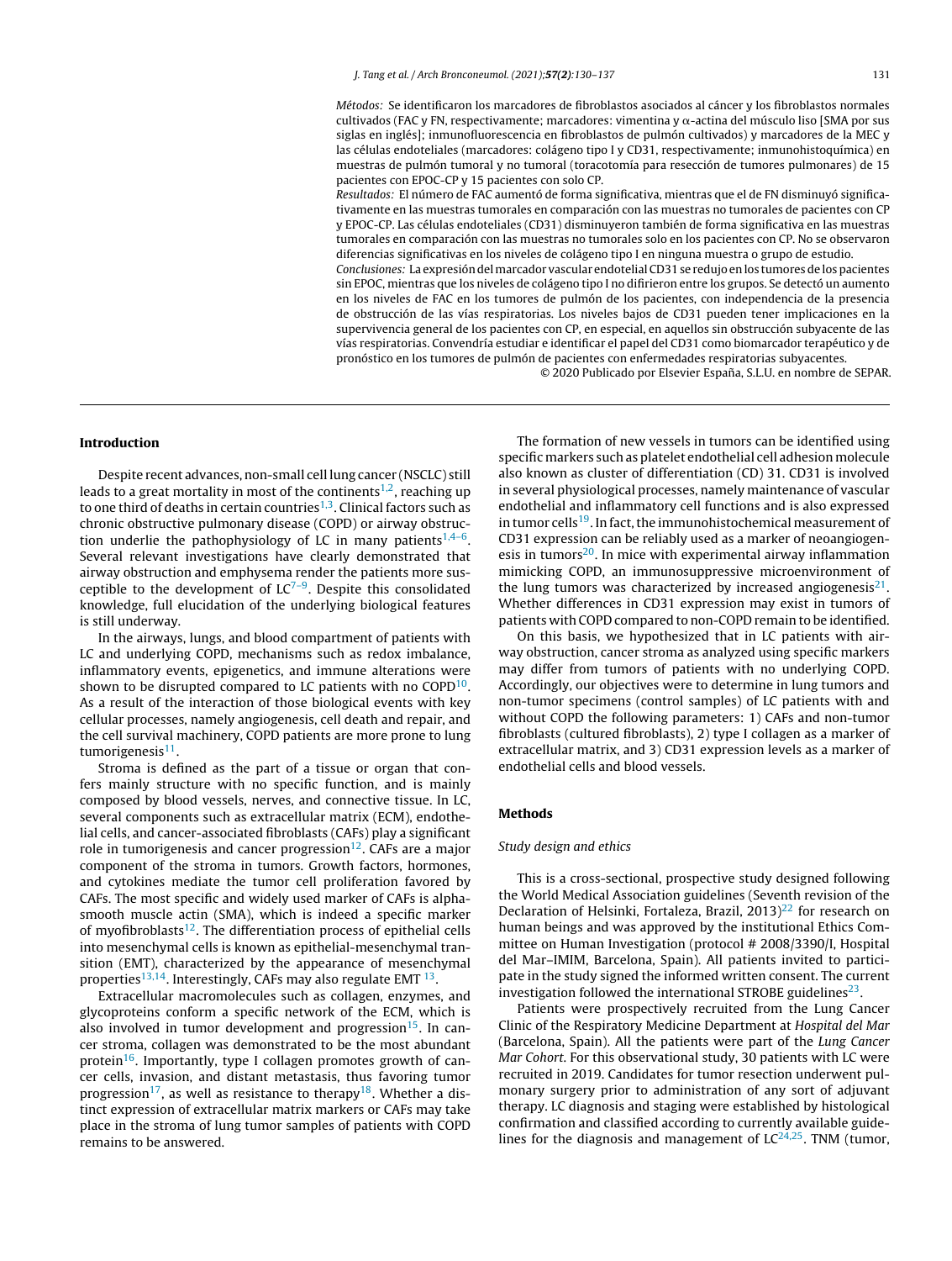node, and metastasis) staging was defined as stated in the 8<sup>th</sup> edition Lung Cancer Stage Classification<sup>[26](#page-7-0)</sup>. COPD diagnosis was established as a post-bronchodilator forced expiratory volume in one second (FEV1)/forced vital capacity (FVC)  $\leq$  0.7 which is not fully reversible by spirometry according to currently available guidelines for diagnosis and management of COPD<sup>[27,28](#page-7-0)</sup>. Exclusion criteria were: small cell lung cancer (SCLC), chronic cardiovascular disease, restrictive lung disease, metabolic, immune disease, or clot system disorders, signs of severe inflammation and/or bronchial infection (bronchoscopy), current or recent invasive mechanical ventilation, or long-term oxygen therapy.

Specimens from the tumor and non-tumor lungs were collected from all the study subjects. Patients were further subdivided posthoc into two groups on the basis of underlying COPD: 1) 15 patients with LC and COPD (LC-COPD group) and 2) 15 patients with LC without COPD (LC group).

# Clinical assessment

In all patients, lung function parameters were assessed following standard procedures. Diagnosis and severity of patients with COPD were determined according to currently available guidelines<sup>[6](#page-6-0)</sup>. Nutritional evaluation included the assessment of body mass index (BMI) and nutritional blood parameters from all patients.

## Sample collection and preservation

Lung samples were obtained from tumors and the surrounding non-tumor parenchyma following standard technical procedures during thoracotomy for the standard care in the treatment of lung tumors. In all patients, the expert pulmonary pathologist selected tumor and non-tumor lung specimens of approximately 10x10 mm<sup>2</sup> area from the fresh samples as previously validated $4,29$ . Non-tumor specimens were collected as far as possible from the lung to the tumor resection margins (average >7 cm). Fragments of both tumor and non-tumor specimens were fixed in formalin and embedded in paraffin blocks until further use. Another fragment was harvested in Dulbecco's Modified Eagle Medium (DMEM) with 1% of penicillin, streptomycin, and fungiozone for the cell culture process.

# Cell culture

Fresh human tumor and non-tumor lung samples were placed in Dulbecco's Modified Eagle Medium (DMEM) with 1% of penicillin, streptomycin, and fungiozone immediately after obtaining lung specimens and transported on ice to the molecular laboratory. Tumor and non-tumor specimens were minced finely and digested in 1% collagenase type I (Sigma-Aldrich, St. Louis, MO) at 37 ◦C for two hours with occasional agitation. Then the digested tissue was centrifuged at 1,200 rpm for two minutes. Cell suspensions were cultured on culture plates in proliferation medium consisting of the mixture of DMEM-medium, 10% fetal bovine serum, and 1% penicillin-streptomycin-fungizone solution at 37 ◦C in a 5% CO2 atmosphere. The culture medium was changed after 48 hours to remove unattached cells and debris in suspension. Cells were subcultured with 0.025% trypsin (Life Technologies, California, USA) and 0.01% EDTA when they reached 50-80% confluence for ten minutes. All the study experiments were performed on the cultured cells between passages 1 and 2 of the primary cultures to perform immunofluorescence as described below.

#### Immunoflorescence staining of CAFs and NFs

CAFs and NFs were identified by analyzing the fibroblast-specific protein vimentin and alpha-SMA (CAFs). Briefly, cells were fixed with acetone and methanol (1:1) on the slides at -20 $\degree$ C for ten minutes, and were then washed with PBS three times. Subsequently, slides were incubated with blocking solution (50 mM Tris with PH = 7.5, 150 Mm NaCl, 0.01% Triton, 1% bovine serum albumin and 1% skimmed milk powder) for one hour at room temperature in a humidifed chamber. Subsequently, primary antibodies incubation with anti-alpha SMA antibody (anti-alpha-SMA antibody, Santa Cruz) and anti-vimentin antibody (anti-vimentin antibody, Santa Cruz) was performed overnight at  $4^{\circ}$ C in the chamber. After washing with PBS three times, slides were incubated with corresponding secondary antibodies diluted in PBS for one hour: anti-mouse IgG FITC (Invitrogen, Thermo Fisher Scientific) and anti-rabbit IgG A647 (Invitrogen, Thermo Fisher Scientific) at room temperature. Finally, the sections were mounted using the fluorescent mounting medium 4',6-diamidino-2-phenylindole (DAPI) G-Fluoromount medium (Southern Biotech, Birmingham, AL, USA), which specifically stained DNA (allowing identification of all nuclei) in the cell sections. A fluorescence microscope (x 40 objectives, Nikon Eclipse Ni, Nikon, Tokyo, Japan) coupled with a digitizing camera was used to identify and count the number of fibroblasts (30 fields) in each study sample. Results were expressed as the percentage of either both alpha-SMA and vimentin positively stained fibroblasts for identification of CAFs or vimentin-only positively stained for detection of NFs to the total number of counted fibroblasts in the 30 fields. Results are reported separately for both CAFs and NFs in each type of lung specimen and patient group.

# Markers of ECM and endothelial cells using immunohistochemistry

Type I collagen and endothelial cells were identified on threemicrometer lung tumor and non-tumor cross-sections using immunohistochemical procedures as previously described $10,29$ . Following deparaffinization, lung cross-sections were immersed in preheated antigen retrieval solution of ethylenediaminetetraacetic acid (EDTA, pH 9), incubated at  $95^{\circ}$ C for 40 minutes to be then cooled down to room temperature. Slides were washed over the following steps with phosphate buffer saline (PBS). Endogenous peroxidase activity was blocked with 6% hydrogen peroxide for 15 minutes. Primary antibody incubation with anti-collagen I antibody (anti-collagen I antibody, Abcam, Cambridge, UK) and anti-CD31antibody (anti-CD31 antibody, Abcam, Cambridge, UK) was performed for one hour. Slides were incubated with biotinylated universal secondary antibody for 30 minutes followed by a 30-minute incubation with HRP-streptavidin and diaminobenzidine for five minutes (kit LSAB + HRP Dako Cytomation Inc., Carpinteria, CA, USA) as a substrate. Hematoxylin counterstaining was performed for two minutes and slides were dehydrated and mounted for conventional microscopy. Images of the stained lung sections (tumor and non-tumor) were captured with a light microscope (Olympus, Series BX50F3, Olympus Optical Co., Hamburg, Germany) coupled with an image-digitizing camera (Pixera Studio, version 1.0.4, Pixera Corporation, Los Gatos, CA, USA).

Expression of the markers collagen and CD31 was estimated as the percentage of type I collagen and CD31 using the semiquantitative immunohistochemical scoring system (Hscore) according to methodologies previously published<sup>[30](#page-7-0)</sup>. Type I collagen and CD31 staining in the tumor and non-tumor specimens was established according to the following categories: Hscore 0 (indicated the absence of staining) and Hscore 1 (indicated the presence of staining). Data are shown as the percentage of both positively and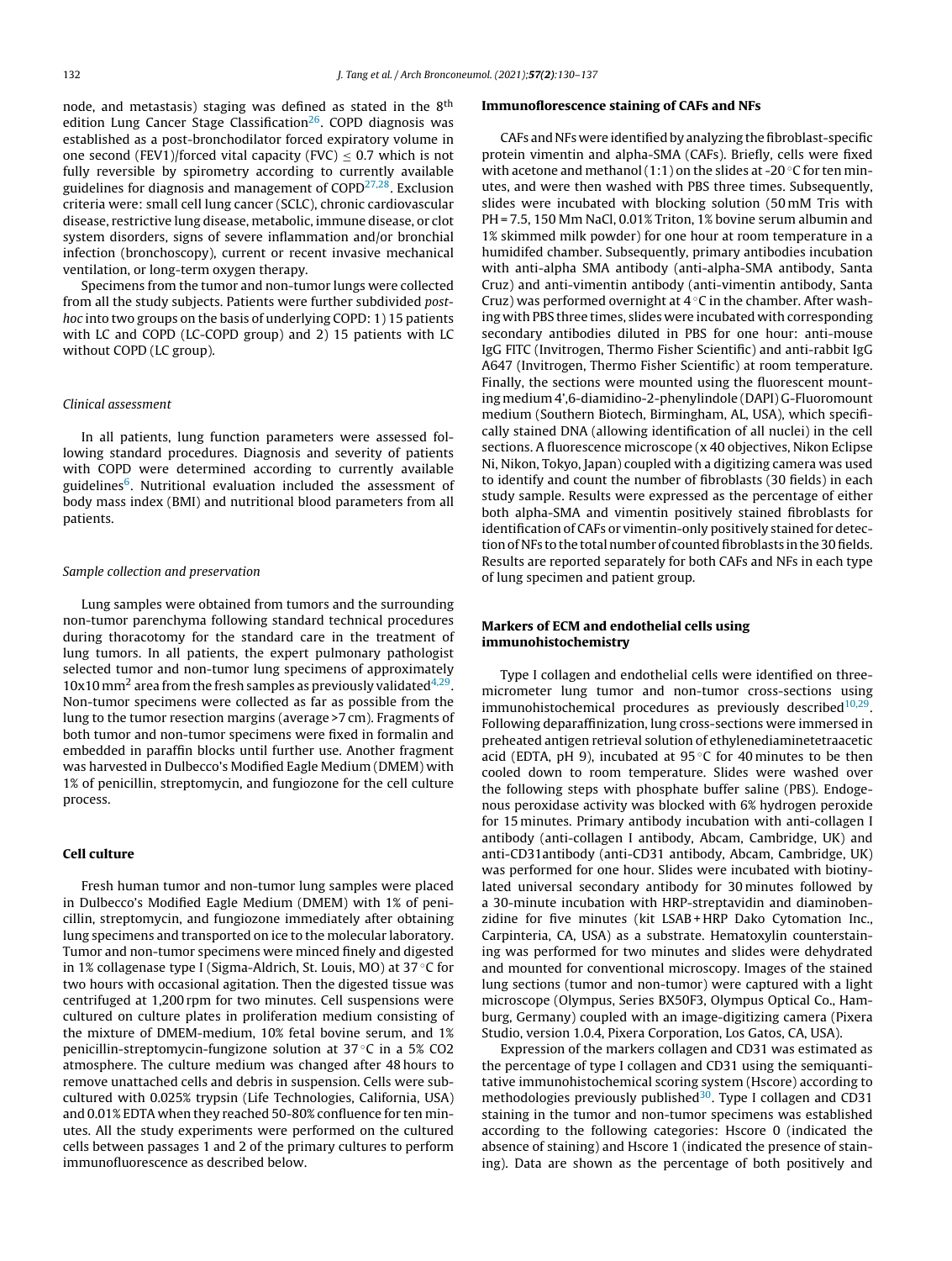negatively stained structures for all the histological sections in both tumor and non-tumor lung specimens.

#### Statistical analyses

The normality of the study variables was tested using the Shapiro-Wilk test. The marker CD31 was used to estimate sample size. For the one-way analysis of variance (ANOVA) of one factor, considering the between-group variance to be 10486.7 and the within-group error equal to 3160.9, a minimum of 12 patients (24 patients in total) per type of sample (tumor and non-tumor) sufficed to reach an 80% power given an alpha error of 0.05. The software Stata/MP release 15 (StataCorp LLC, College Station, Texas, USA) was used for sample size calculation. Clinical variables are shown in a Table. Qualitative variables are represented as frequencies (number and percentage), while quantitative variables are shown as mean and standard deviations. Differences in clinical variables between LC and LC-COPD groups of patients were assessed using Student's T-test. Differences among the different biological variables were estimated using ANOVA and Tukey's posthoc to adjust for multiple comparisons for the two sample types (tumor and non-tumor) and the two patient groups. A subanalysis in which only ex-smokers and non-smokers was conducted. Moreover, one-way covariance (ANCOVA) was also used to adjust for cigarette smoking history in the analyses of all the biological. Statistical significance was established at  $P < 0.05$ . All statistical analyses were conducted using the software Statistical Package for the Social Science (SPSS, version 23, SPSS Inc., Chicago, IL, USA).

## Results

## Clinical characteristics

Clinical and functional characteristics of LC and LC-COPD patients are shown in Table 1. Age, sex, or BMI did not significantly differ between the two groups of patients. Ex-smokers and the number of pack-years were significantly greater in LC-COPD patients compared to LC patients, while the number of never smokers was significantly greater in the latter group (Table 1). The lung functional parameters  $FEV_1$ ,  $FEV_1/FVC$ ,  $DL_{CO}$  and  $K_{CO}$  were significantly lower in LC-COPD than in LC patients (Table 1). Most of the patients were in GOLD stages I and II (93%, Table 1). TNM staging or histological subtypes did not significantly differ between the two groups. In LC-COPD compared to LC patients, the levels of total leukocytes and neutrophils significantly increased, while levels of albumin significantly decreased. Total proteins, fibrinogen, C-reactive protein, globular sedimentation velocity, and body weight loss did not differ between LC-COPD and LC patients.

#### Levels of CAFs increased in tumor specimens

Compared to non-tumor lungs, levels of alpha-SMA significantly increased in tumor specimens both in LC and LC-COPD patients, while levels of vimentin significantly decreased in tumor samples in both groups of patients ([Figure](#page-4-0) 1 and [Figure](#page-4-0) 2).

Levels of the fibroblast markers alpha-SMA (marker of CAFs) and vimentin (marker of NFs) did not significantly differ in either tumor or non-tumor specimens between LC-COPD and LC patients ([Figure](#page-4-0) 1 and [Figure](#page-4-0) 2).

The subanalysis of the patients according to either GOLD stages or cigarette smoking history revealed identical results to those shown when the entire population was analyzed as a whole (data not shown).

#### Table 1

Clinical and functional characteristics of the study patients.

| Anthropometric variables                                                                                                                                                                            | $LC (N = 15)$                                                                                                                                  | $LC-COPD (N=15)$                                                                                                                                          |
|-----------------------------------------------------------------------------------------------------------------------------------------------------------------------------------------------------|------------------------------------------------------------------------------------------------------------------------------------------------|-----------------------------------------------------------------------------------------------------------------------------------------------------------|
| Age, years<br>Male, N / Female, N<br>BMI, $\text{kg/m}^2$                                                                                                                                           | 67(10)<br>8/7<br>27(5)                                                                                                                         | 67(8)<br>12/3<br>26(4)                                                                                                                                    |
| Smoking history<br>Current: N, %<br>Ex-smoker: N, %<br>Never smoker: N, %<br>Pack-years                                                                                                             | 8,53<br>0, 0<br>7,47<br>24(18)                                                                                                                 | 8,53<br>7, 47***<br>$0, 0^{***}$<br>$56(25)$ **                                                                                                           |
| Lung function parameters<br>$FEV1$ , %<br>FEV <sub>1</sub> /FVC, %<br>DLCO, %<br>KCO, %                                                                                                             | 89(11)<br>76(5)<br>84(11)<br>85(11)                                                                                                            | $67(14)$ ***<br>59 (9)***<br>$60(15)$ ***<br>$59(15)$ ***                                                                                                 |
| GOLD stage<br>GOLD Stage I: N, %<br>GOLD Stage II: N, %<br>GOLD Stage III: N, %<br>GOLD Stage IV: N, %                                                                                              | NA<br>NA<br>NA<br><b>NA</b>                                                                                                                    | 2, 13<br>12,80<br>1, 7<br>0, 0                                                                                                                            |
| <b>TNM</b> staging<br>Stage $0+I: N, \mathcal{X}$<br>Stage II + III: N, %<br>Stage IV: N, %                                                                                                         | 8,53<br>7,47<br>0, 0                                                                                                                           | 8,53<br>7,47<br>0, 0                                                                                                                                      |
| Histological diagnosis<br>Squamous cell carcinoma: N, %<br>Adenocarcinoma: N, %<br>Others: N, %                                                                                                     | 3,20.0<br>10, 66.7<br>2, 13.3                                                                                                                  | 4, 26.6<br>10,66.7<br>1,6.7                                                                                                                               |
| <b>Blood parameters</b><br>Total leucocytes/µL<br>Total neutrophils/µL<br>Total lymphocytes/µL<br>Albumin $(g/dL)$<br>Total proteins (g/dL)<br>Fibrinogen (mg/dL)<br>CRP(mg/dL)<br>$GSV$ ( $mm/h$ ) | 6.46 $(1.29) \times 10^3$<br>4.01 $(1.22) \times 10^3$<br>$1.89(0.55)\times10^3$<br>4.4(0.22)<br>6.9(0.50)<br>441 (160)<br>3.03(5.85)<br>11(9) | $8.88(1.84)\times10^{3***}$<br>5.88 $(1.74) \times 10^{3*}$<br>$2.06(0.81)\times10^{3}$<br>$4.0(0.60)$ *<br>6.4(0.74)<br>416 (58)<br>6.63(8.61)<br>23(20) |
| Body weight loss, kg<br>0, N, %                                                                                                                                                                     | 14, 93.3                                                                                                                                       | 14, 93.3                                                                                                                                                  |
| 1-5, N, $%$<br>6-10, N, $%$                                                                                                                                                                         | 0, 0<br>1, 6.7                                                                                                                                 | 0, 0<br>1,6.7                                                                                                                                             |

Continuous variables are presented as mean (standard deviation) while categorical variables are presented as the number of patients in each group and the percentage in the study group total population. Definition of abbreviations: N, number; kg, kilograms; m, metres; BMI, body mass index;  $FEV<sub>1</sub>$ , forced expiratory volume in one second; FVC, forced vital capacity; DL<sub>CO</sub>, carbon monoxide transfer; K<sub>CO</sub>, Krogh transfer factor; GOLD: Global initiative for Chronic Obstructive Lung Disease; NA, not applicable; TNM, tumor, nodes, metastasis; CRP, C-reactive protein; GSV, globular sedimentation velocity; L, liter. Statistical analyses and significance:  $* p < 0.05$ , \*\*\* p<0.001 between LC-COPD patients and LC patients.

### Markers of collagen and endothelial cells in lung specimens

Levels of the ECM marker type I collagen and those of the endothelial marker CD31 did not significantly differ in either tumor or non-tumor lungs between the two patient groups [\(Figures](#page-5-0) 3 and 4, respectively).

Levels of type I collagen did not differ between tumor and non-tumor samples in any study groups of patients [\(Figure](#page-5-0) 3). Importantly, in LC patients, levels of Hscore 1 (presence of staining) of CD31 significantly declined in tumor specimens compared to non-tumor samples, whereas those of Hscore 0 (absence of staning) increased ([Figure](#page-5-0) 4). In LC-COPD, no significant differences were seen in CD31 marker leves between tumor and non-tumor samples ([Figure](#page-5-0) 4).

The subanalysis of the patients according to either GOLD stages or cigarette smoking history revealed identical results to those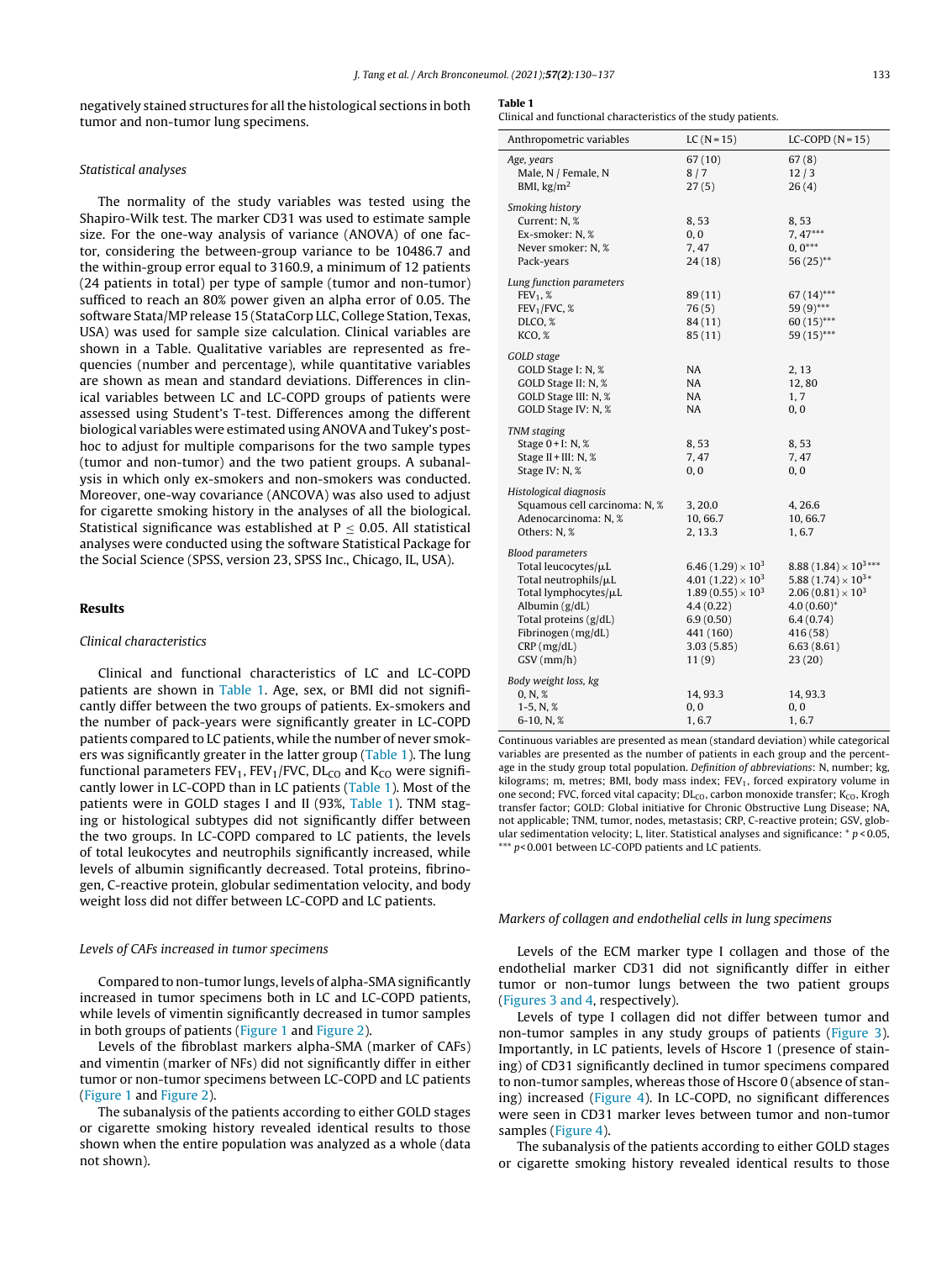<span id="page-4-0"></span>134 J. Tang et al. / Arch Bronconeumol. (2021);57(2):130–137



Figure 1. A and B: Representative examples of immunofluorescence staining of the markers DAPI (upper panel), vimentin (upper middle panel), alpha-SMA (lower middle panel), and CAFs (positively stained for both vimentin and alpha-SMA, bottom panel) in cultured fibroblasts obtained from non-tumor and tumor specimens of LC and LC-COPD patients. Definition of abbreviations: DAPI, 4', 6-diamidino-2-phenylindole; alpha-SMA, alpha-smooth muscle actin; CAFs, cancer-associated fibroblasts; LC, lung cancer; COPD, chronic obstructive pulmonary disease.



Figure 2. A and B: Mean values and standard deviations (SD) of levels of the markers vimentin and vimentin and alpha-SMA as measured by percentage of the total fibroblasts. Definition of abbreviations: alpha-SMA, alpha-smooth muscle actin; LC, lung cancer; COPD, chronic obstructive pulmonary disease. Statistical analyses: \*\*,  $p \le 0.01$  between tumor (T) and non-tumor (NT) lungs in both LC and LC-COPD patients.

shown when the entire population was analyzed as a whole (data not shown).

# Discussion

In the current investigation, the main findings were that levels of the endothelial marker CD31 significantly decreased in tumors of LC patients, but not in tumors of patients with airway obstruction. In both groups of patients, a rise in the expression of CAFs was seen in lung tumors. Levels of type I collagen in tumor and non-tumor lungs did not differ between patient groups. The most relevant findings collected in the study are discussed below.

CAFs play a crucial role in cancer cell invasion through several mechanisms<sup>[31](#page-7-0)</sup>. Vimentin, which is expressed in normal mesenchymal cells, maintains cellular integrity and provides resistance against stress. Its function has also been proposed in different cancer cell types including  $LC^{32}$  $LC^{32}$  $LC^{32}$ . In the present investigation, the expression of CAFs was significantly greater in the tumor

specimens in both groups of LC patients with and without COPD. No significant differences in the levels of cultured CAFs in tumor lungs were seen between the study groups of patients. These findings suggest that CAFs are similarly expressed in lung tumors regardless of underlying airway obstruction. They also imply that fibroblasts are not likely to be involved in an accelerated process of cancer invasion and progression in patients with airway obstruction. Conversely, the percentage of fibroblasts-expressing vimentinonly was significantly reduced in the tumors of both groups of patients. These results also reinforce the concept that CAFs are likely to be a predominant feature of the stroma in lung tumor progression in the patients regardless of the presence of airway obstruction.

Whether a similar profile of CAFs expression can be detected in lung tumors of patients with other underlying respiratory diseases remains to be elucidated. In idiopathic pulmonary fibrosis, myofibroblasts are persistently activated, which secrete collagen type I, and express alpha-SMA fibers, thus they may favor lung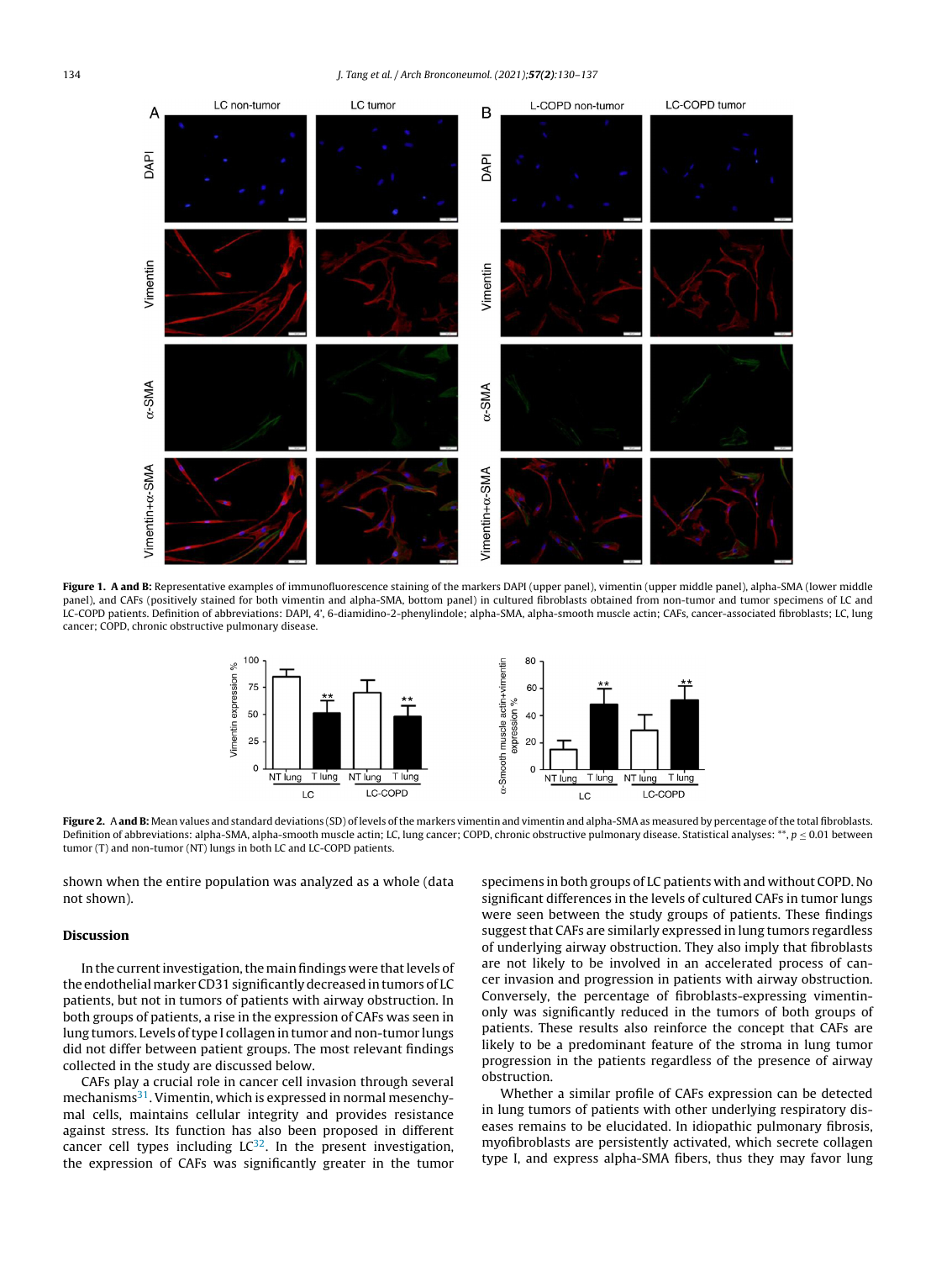<span id="page-5-0"></span>

Figure 3. A) Representative examples of immunohistochemical staining for type I collagen in tumor and non-tumor specimens (collagen I-positively stained) in LC and LC-COPD patients, respectively. Black arrows point towards areas stained in blue with hematoxylin (negatively-stained for collagen), while red arrows point towards positively-stained areas (brown color). B) Mean and standard deviations (SD) of levels of type I collagen in tumor and non-tumor of both groups as measured using histoscores (see Methods). Definition of abbreviations: Hscore, histochemical score; LC, lung cancer; COPD, chronic obstructive pulmonary disease. Statistical analyses: n.s., no significance between tumor (T) and non-tumor (NT) lungs in either LC or LC-COPD patients.



Figure 4. A) Representative examples of immunohistochemical staining for CD31 in tumor and non-tumor specimens (CD31-positively stained) in LC and LC-COPD patients, respectively. Black arrows point towards areas stained in blue with hematoxylin (negatively-stained for CD31), while red arrows point towards positively-stained areas (brown color). B) Mean and standard deviations (SD) of levels of CD31 in tumor and non-tumor of both groups as measured using specific histoscores (see Methods). Definition of abbreviations: Hscore, histochemical score; LC, lung cancer; COPD, chronic obstructive pulmonary disease. Statistical analyses: \*\*,  $p \le 0.01$  between tumor (T) and non-tumor (NT) lungs in LC patients; n.s., no significance between tumor (T) and non-tumor (NT) lungs in LC-COPD patients.

tumorigenesis<sup>[35](#page-7-0)</sup>. Conversely, in patients with non-cystic fibrosis bronchiectasis, a lower or no risk of LC was demonstrated<sup>[33,34](#page-7-0)</sup>.

Activated myofibroblasts synthesize extracellular components that contribute to the remodeling of the ECM taking place during carcinogenesis. As such CAFs secrete type I collagen, which plays an important role in tumor development, growth, and epithelial-mesenchymal transition<sup>[36](#page-7-0)</sup>. Moreover, overall survival correlated with low levels of expression of type I collagen and cancer cell differentiation<sup>[36](#page-7-0)</sup>. In the present study, expression levels of collagen did not significantly differ between tumor and non-tumor samples or between the study groups. These findings suggest that collagen was not a major driver in lung tumor development in these patients, probably because well-differentiated tumor types were analyzed in the study.

CD31 is a glycoprotein expressed in endothelial cells, leukocytes, T cells, and platelets<sup>[20](#page-6-0)</sup>. CD31 is also expressed in lung tumors<sup>[37](#page-7-0)</sup>. In the current investigation, a significant decline in CD31 expression levels (Hscore 1) was detected in the tumor specimens of patients with LC, while in patients with underlying airway obstruction no significant differences were seen between lung tumor and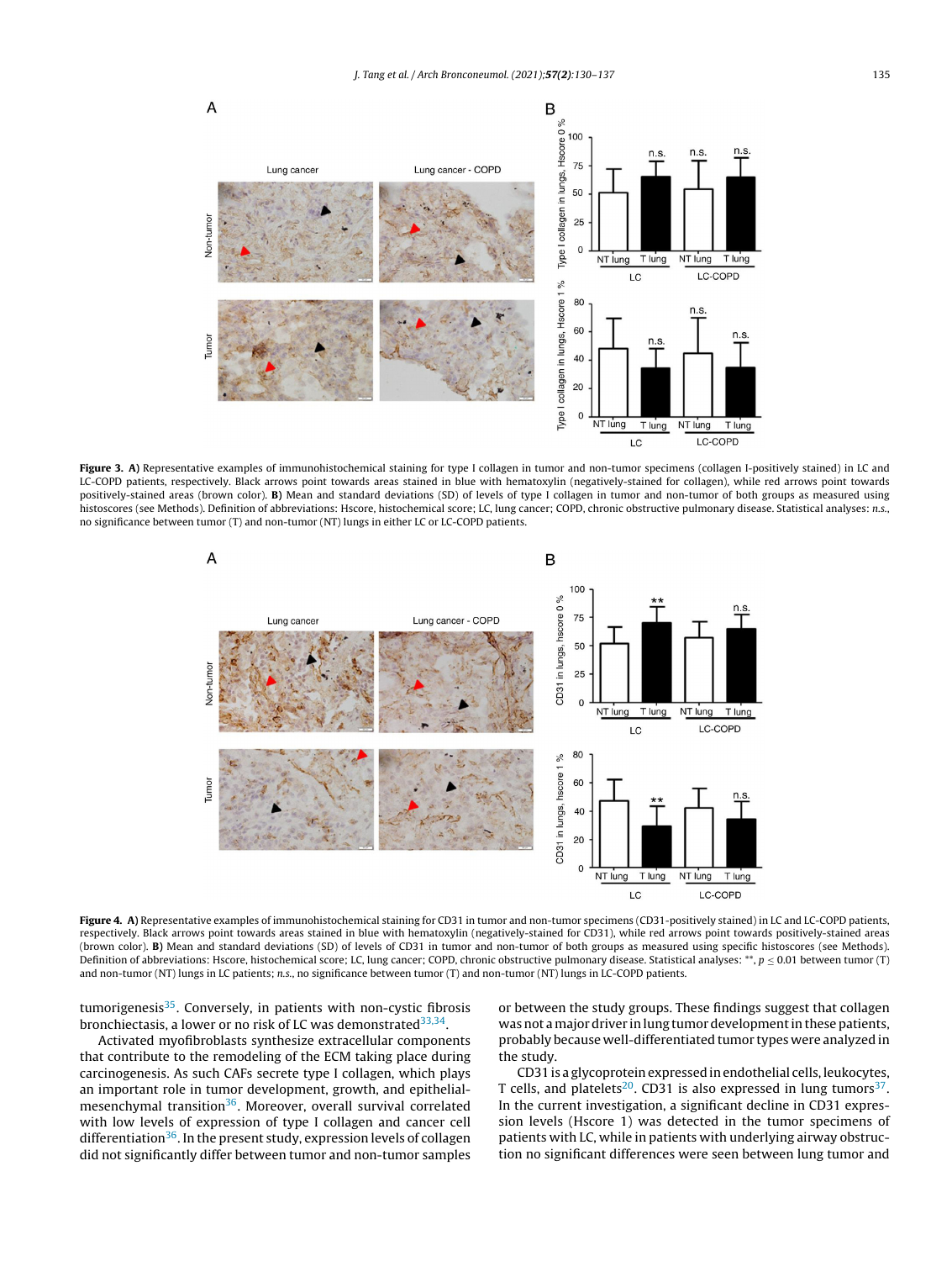<span id="page-6-0"></span>non-tumor samples. These findings imply that the vascular endothelial component of stroma was probably involved in the prognosis of LC in patients with and without COPD. In fact, 47% of LC-COPD and 80% of LC patients are still alive in this series (10 year follow-up, data not shown). In keeping with, CD31 has proven to be a useful marker to evaluate angiogenesis in lung tumors $38$ as well as to monitor the response to specific anti-angiogenic molecules such as vascular endothelial growth factor (VEGF) in clinical settings<sup>[38,39](#page-7-0)</sup>. In this regard, several investigations have demonstrated that VEGF inhibitors, through reduced angiogenesis (CD31 marker among others), are currently prescribed as single agents in the third-line treatment of patients with NSCLC $^{\rm 38,39}.$  $^{\rm 38,39}.$  $^{\rm 38,39}.$ 

## Study limitations

A limitation in the study was the relatively reduced number of analyzed patients. Nonetheless, calculations of sample size estimated 12 patients in each group (24 in total), thus the number of patients included was sufficient to detect statistically significant differences in the study. The degree of airway obstruction might have influenced the study results. However, as most of the patients were in GOLD stages I and particularly II, COPD severity did not exert any significant impact on the results. Almost half of the patients were non-smokers, thus cigarette smoking might have influenced the study results. Nevertheless, a subanalysis in which non-smokers and ex-smokers were included revealed identical results to those obtained with the entire population.

If non-tumor samples had been obtained from a closer distance from the tumors, the profile of biological events might have differed as shown previously for other components of the extracellular matrix (integrins) that probably play a significant role in recurrence<sup>[40](#page-7-0)</sup>. Nonetheless, this was not explored in the present study, and warrants further attention.

#### Conclusions

Within the stroma, the expression of the vascular endothelial marker CD31 was reduced in tumors of patients without airway obstruction, while expression levels of the ECM component type I collagen did not differ between patient groups. A rise in the levels of CAFs was detected in the lung tumors of patients irrespective of underlying airway obstruction.

Low levels of CD31 may have implications in the overall survival of LC patients, especially in those without underlying airway obstruction. Investigations aiming to decipher the specific role of CD31 as a predictor of survival and as a biomarker to monitor anti-angiogenic agents in lung tumors of patients with underlying respiratory diseases are warranted.

#### Authors' contributions

Study conception and design: EB, VC; Patient assessment and recruitment: JT, VC, DRC, MMJ, ARF, RA, LP; Molecular biology analyses: JT, DRC, KA; Statistical analyses and data interpretation: XD, JT, DRC, EB; Manuscript drafting and intellectual input: EB, JT; Manuscript writing final version: EB.

## Sources of funding

This study has been supported by FIS 18/00075 (FEDER, ISC-III) & CIBERES (ISC-III), SEPAR 2018 and SEPAR 2020, and an unrestricted research grant from Menarini SA 2018 (Spain).

#### Competing interests declared by all the authors

None.

# Acknowledgments

The authors are thankful to Ms. Mireia Admetlló and Esmeralda Hernández for their help with the patient clinical assessment.

## References

- 1. Ferlay J, Shin HR, Bray F, Forman D, Mathers C, Parkin DM. Estimates of worldwide burden of cancer in 2008: GLOBOCAN 2008. Int J Cancer. 2010;127:2893–917, [http://dx.doi.org/10.1002/ijc.25516](dx.doi.org/10.1002/ijc.25516).
- 2. Travier N, Fu M, Romaguera A, et al. 6-Year Risk of Developing Lung Cancer in Spain: Analysis by Autonomous Communities. Arch Bronconeumol. 2020, [http://dx.doi.org/10.1016/j.arbres.2020.03.022](dx.doi.org/10.1016/j.arbres.2020.03.022).
- 3. Siegel RL, Miller KD, Jemal A. Cancer statistics, 2019. CA Cancer J Clin. 2019;69:7–34, [http://dx.doi.org/10.3322/caac.21551](dx.doi.org/10.3322/caac.21551). 4. Mateu-Jimenez M, Curull V, Rodríguez-Fuster A, et al. Profile of
- epigenetic mechanisms in lung tumors of patients with underlying chronic respiratory conditions. Clin Epigenetics. 2018;10(1.), [http://dx.doi.org/10.1186/s13148-017-0437-0](dx.doi.org/10.1186/s13148-017-0437-0).
- 5. Uk Lim J, Yeo CD, Rhee CK, et al. Comparison of clinical characteristics and overall survival between spirometrically diagnosed chronic obstructive pulmonary disease (COPD) and non-COPD never-smoking stage I-IV non-small cell lung cancer patients.IntJCOPD. 2019;14:929–38,[http://dx.doi.org/10.2147/COPD.S190244](dx.doi.org/10.2147/COPD.S190244).
- 6. Soler-Cataluña JJ, Novella L, Soler C, et al. Clinical Characteristics and Risk of Exacerbations Associated With Different Diagnostic Criteria of Asthma-COPD Over-
- lap. Arch Bronconeumol. 2019, [http://dx.doi.org/10.1016/j.arbres.2019.08.023](dx.doi.org/10.1016/j.arbres.2019.08.023). 7. Yong PC, Sigel K, De-Torres JP, et al. The effect of radiographic emphysema in assessing lung cancer risk. Thorax. 2019;74:858–64, [http://dx.doi.org/10.1136/thoraxjnl-2018-212457](dx.doi.org/10.1136/thoraxjnl-2018-212457).
- 8. Seijo LM, Trujillo JC, Zulueta JJ. Screening in Lung Cancer: The Latest Evidence. Arch Bronconeumol. [http://dx.doi.org/10.1016/j.arbres.2019.04.019](dx.doi.org/10.1016/j.arbres.2019.04.019).
- 9. González-Marrón A, Martín-Sánchez JC, Garcia-Alemany F, et al. Estimation of the Risk of Lung Cancer in Women Participating in a Population-Based Breast Cancer Screening Program. Arch Bronconeumol. 2019, [http://dx.doi.org/10.1016/j.arbres.2019.04.014](dx.doi.org/10.1016/j.arbres.2019.04.014).
- 10. Mateu-Jimenez M, Curull V, Pijuan L, et al. Systemic and Tumor Th1 and Th2 Inflammatory Profile and Macrophages in Lung Cancer: Influence of Underlying Chronic Respiratory Disease. J Thorac Oncol. 2017;12(2.), [http://dx.doi.org/10.1016/j.jtho.2016.09.137](dx.doi.org/10.1016/j.jtho.2016.09.137).
- 11. Chacon-Cabrera A, Mateu-Jimenez M, Langohr K, et al. Role of PARP activity in lung cancer-induced cachexia: Effects on muscle oxidative stress, proteolysis, anabolic markers, and phenotype. J Cell Physiol. 2017;232:3744–61, [http://dx.doi.org/10.1002/jcp.25851](dx.doi.org/10.1002/jcp.25851).
- 12. Pietras K, Östman A. Hallmarks of cancer: Interactions with the tumor stroma. Exp CellRes. 2010;316:1324–31,[http://dx.doi.org/10.1016/j.yexcr.2010.02.045](dx.doi.org/10.1016/j.yexcr.2010.02.045).
- 13. Tse JC, Kalluri R. Mechanisms of metastasis: Epithelial-to-mesenchymal transition and contribution of tumor microenvironment. J Cell Biochem. 2007;101:816–29, [http://dx.doi.org/10.1002/jcb.21215.](dx.doi.org/10.1002/jcb.21215)
- 14. Thiery JP, Sleeman JP. Complex networks orchestrate epithelialmesenchymal transitions. Nat Rev Mol Cell Biol. 2006;7:131–42, [http://dx.doi.org/10.1038/nrm1835](dx.doi.org/10.1038/nrm1835).
- 15. Ishii G, Ochiai A, Neri S. Phenotypic and functional heterogeneity of cancerassociated fibroblast within the tumor microenvironment. Adv Drug Deliv Rev. 2016;99:186–96, [http://dx.doi.org/10.1016/j.addr.2015.07.007.](dx.doi.org/10.1016/j.addr.2015.07.007)
- 16. Kakkad SM, Solaiyappan M, O'Rourke B, et al. Hypoxic tumor microenvironments reduce collagen I fiber density. Neoplasia. 2010;12:608–17, [http://dx.doi.org/10.1593/neo.10344](dx.doi.org/10.1593/neo.10344).
- 17. Provenzano PP, Inman DR, Eliceiri KW, et al. Collagen density promotes mammary tumor initiation and progression. BMC Med. 2008:6, [http://dx.doi.org/10.1186/1741-7015-6-11](dx.doi.org/10.1186/1741-7015-6-11).
- 18. Kanda R, Kawahara A, Watari K, et al. Erlotinib resistance in lung cancer cells mediated by integrin  $\beta$ 1/Src/Akt-driven bypass signaling. Cancer Res. 2013;73:6243–53, [http://dx.doi.org/10.1158/0008-5472.CAN-12-4502.](dx.doi.org/10.1158/0008-5472.CAN-12-4502)
- 19. Identification of PECAM-1 in solid tumor cells and its potential involvement in tumor cell adhesion to endothelium. - PubMed - NCBI.
- 20. [DeLisser](http://refhub.elsevier.com/S0300-2896(20)30311-2/sbref0300) [HM,](http://refhub.elsevier.com/S0300-2896(20)30311-2/sbref0300) [Christofidou-Solomidou](http://refhub.elsevier.com/S0300-2896(20)30311-2/sbref0300) [M,](http://refhub.elsevier.com/S0300-2896(20)30311-2/sbref0300) [Strieter](http://refhub.elsevier.com/S0300-2896(20)30311-2/sbref0300) [RM,](http://refhub.elsevier.com/S0300-2896(20)30311-2/sbref0300) [et](http://refhub.elsevier.com/S0300-2896(20)30311-2/sbref0300) [al.](http://refhub.elsevier.com/S0300-2896(20)30311-2/sbref0300) [Involvement](http://refhub.elsevier.com/S0300-2896(20)30311-2/sbref0300) [of](http://refhub.elsevier.com/S0300-2896(20)30311-2/sbref0300) [endothelial](http://refhub.elsevier.com/S0300-2896(20)30311-2/sbref0300) [PECAM-1/CD31](http://refhub.elsevier.com/S0300-2896(20)30311-2/sbref0300) [in](http://refhub.elsevier.com/S0300-2896(20)30311-2/sbref0300) [angiogenesis.](http://refhub.elsevier.com/S0300-2896(20)30311-2/sbref0300) [Am](http://refhub.elsevier.com/S0300-2896(20)30311-2/sbref0300) [J](http://refhub.elsevier.com/S0300-2896(20)30311-2/sbref0300) [Pathol.](http://refhub.elsevier.com/S0300-2896(20)30311-2/sbref0300) [1997;151:671](http://refhub.elsevier.com/S0300-2896(20)30311-2/sbref0300)–[7.](http://refhub.elsevier.com/S0300-2896(20)30311-2/sbref0300)
- 21. Gong L, da Silva Caetano M, Cumpian AM, et al. Tumor necrosis factor links chronic obstructive pulmonary disease and K-ras mutant lung cancer through induction of an immunosuppressive pro-tumor microenvironment. Oncoimmunology. 2016;5(10.), [http://dx.doi.org/10.1080/2162402X.](dx.doi.org/10.1080/2162402X. 2016.1229724) 2016.1229724.
- 22. Shrestha B, Dunn L. The Declaration of Helsinki on Medical Research involving Human Subjects: A Review of Seventh Revision. J Nepal Health Res Counc. 2020;17:548–52, [http://dx.doi.org/10.33314/jnhrc.v17i4.1042](dx.doi.org/10.33314/jnhrc.v17i4.1042).
- 23. No I, Background I, Study OM, et al. STROBE statement Checklist of items that should be included in reports of observational studies ((STROBE Initiative). Int J Public Health. 2008;53:3–4, [http://dx.doi.org/10.1007/s00038-007-0239-9](dx.doi.org/10.1007/s00038-007-0239-9).